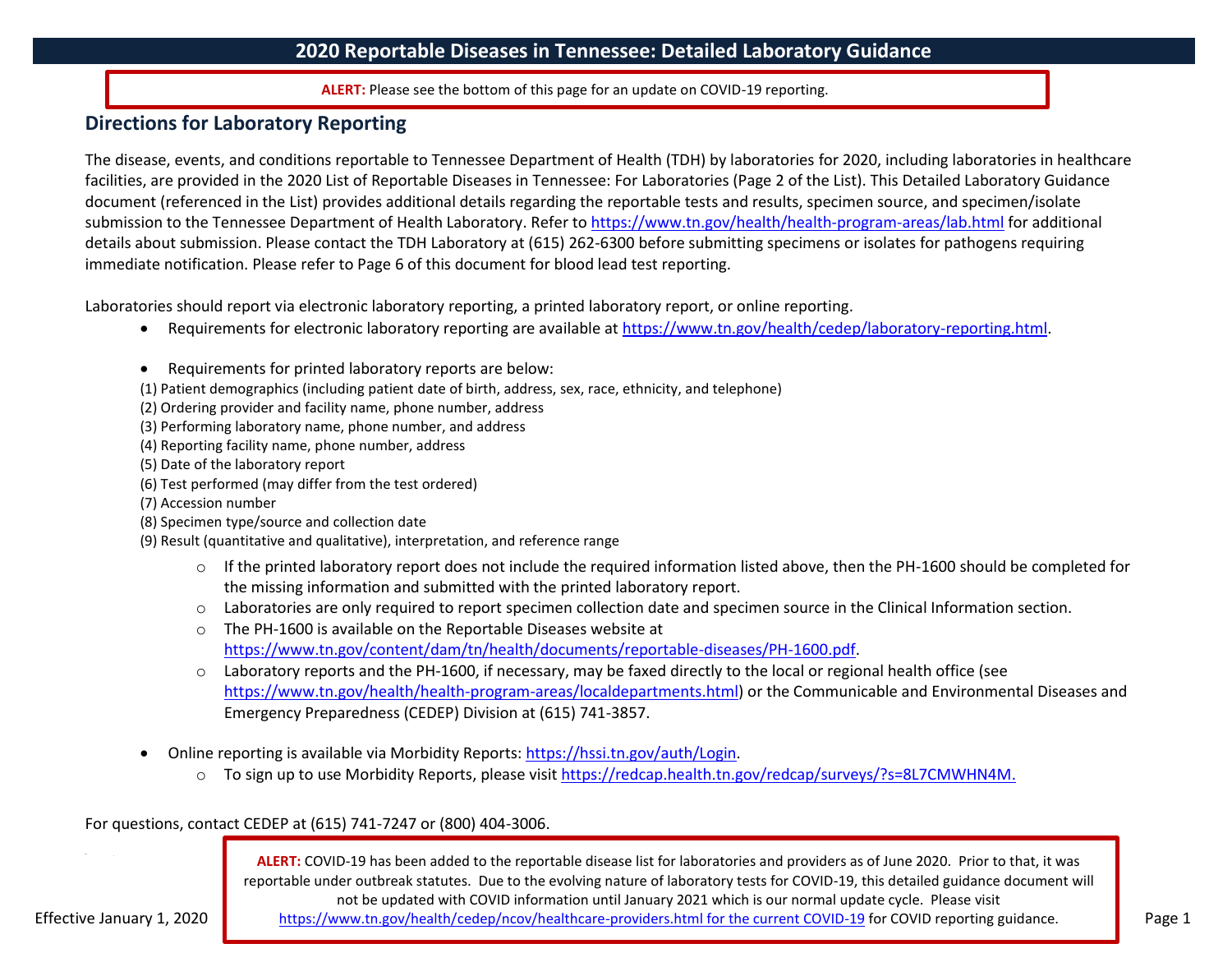| 2020 Reportable Diseases in Tennessee: Detailed Laboratory Guidance                                                                                                                       |                                                                                                                                                                                                                                                                                                                                                                                                                                                                                                                                                                                                                                                                                                                                                                                                                                                                                                                                                                                      |                                          |                |
|-------------------------------------------------------------------------------------------------------------------------------------------------------------------------------------------|--------------------------------------------------------------------------------------------------------------------------------------------------------------------------------------------------------------------------------------------------------------------------------------------------------------------------------------------------------------------------------------------------------------------------------------------------------------------------------------------------------------------------------------------------------------------------------------------------------------------------------------------------------------------------------------------------------------------------------------------------------------------------------------------------------------------------------------------------------------------------------------------------------------------------------------------------------------------------------------|------------------------------------------|----------------|
| Pathogen <sup>1</sup>                                                                                                                                                                     | Laboratory Tests and Results to Report to Public Health <sup>2</sup>                                                                                                                                                                                                                                                                                                                                                                                                                                                                                                                                                                                                                                                                                                                                                                                                                                                                                                                 | Send<br>Isolate<br><b>or</b><br>Specimen | Reporter<br>4  |
| Detection in one or more<br>specimens of etiological agents of<br>disease or conditions, not limited<br>to those listed in this document,<br>are of urgent public health<br>significance! | Detection in one or more specimens of etiological agents of disease or conditions not limited to those listed in this document that are of urgent public health<br>significance. Laboratories reporting outbreak events or conditions not listed in this Table but of public health significance should immediately contact the TDH<br>Communicable and Environmental Disease Services via telephone at (615) 741-7247 or 1-800-404-3006.                                                                                                                                                                                                                                                                                                                                                                                                                                                                                                                                            | By Request                               | <b>L&amp;P</b> |
| Pan-nonsusceptible organisms and<br>other unusual resistance !                                                                                                                            | Isolation from any specimen source that is pan-nonsusceptible or exhibits unusual resistance, regardless of active infection. Pan-nonsusceptible organisms are<br>defined as an organism with susceptibility results from a validated instrument (or disc diffusion/e-tests) that show resistant or intermediate interpretations to all<br>antibiotics tested. Colistin and/or tigecycline susceptibility interpretation should not be considered when evaluating resistance. Examples of unusual resistance are<br>shown in CLSI M100, Appendix A, Category 1. Isolates should be submitted urgently to the Tennessee Department of Health Laboratory. Please include<br>identification and susceptibility test results (including numeric MIC values) with isolate. Contact hai.health@tn.gov for clarification/questions.<br>See Appendix A of the M100 Performance Standards for Antimicrobial Susceptibility Testing.                                                           | Required                                 | L & P          |
| Acinetobacter species,<br>eip<br>Carbapenem-resistant                                                                                                                                     | Acinetobacter species from any clinical specimen (including nonsterile sites and rectal/perirectal swabs) and non-susceptible isolates (intermediate or resistant to<br>at least one carbapenem or PCR detection of carbapenemase-producing gene). Please include susceptibility test results (including numeric MIC values). Report<br>only for residents of Davidson, Cheatham, Robertson, Sumner, Wilson, Rutherford, Dickson, or Williamson counties. Contact hai.health@tn.gov for<br>clarification/questions. Isolates are required to be submitted to the Tennessee Department of Health Laboratory.                                                                                                                                                                                                                                                                                                                                                                          | Required                                 | <sup>L</sup>   |
| Anaplasma phagocytophilum,<br>species                                                                                                                                                     | Positive by any method for any specimen. Include speciation results if known.                                                                                                                                                                                                                                                                                                                                                                                                                                                                                                                                                                                                                                                                                                                                                                                                                                                                                                        | $\sim$                                   | L & P          |
| Babesia species                                                                                                                                                                           | Positive by any method for any specimen.                                                                                                                                                                                                                                                                                                                                                                                                                                                                                                                                                                                                                                                                                                                                                                                                                                                                                                                                             | $\overline{a}$                           | L & P          |
| Bacillus anthracis !                                                                                                                                                                      | Positive by any method (culture, IHC, serology, PCR, mass spectrometry, or other test) for any specimen for Bacillus anthracis or Bacillus cereus expressing anthrax<br>toxins.                                                                                                                                                                                                                                                                                                                                                                                                                                                                                                                                                                                                                                                                                                                                                                                                      | Required                                 | L&P            |
| Bordetella pertussis <sup>2</sup>                                                                                                                                                         | Positive culture or detected by nucleic acid amplification or polymerase chain reaction (PCR) for any specimen.                                                                                                                                                                                                                                                                                                                                                                                                                                                                                                                                                                                                                                                                                                                                                                                                                                                                      | $\sim$                                   | <b>L&amp;P</b> |
| Borrelia burgdorferi                                                                                                                                                                      | 1) A positive culture for <i>B. burgdorferi</i><br>2) A positive two-tier test. This is defined as a positive or equivocal enzyme immunoassay (EIA) or immunofluorescent assay (IFA) followed by a positive IgM or<br>IgG Western immunoblot (WB) for Lyme disease.<br>An IgM WB is considered positive when at least two of the following three bands are present: 24 kDa (OspC)*, 39 kDa (BmpA), and 41 kDa (Fla).<br>Disregard IgM results for specimens collected >30 days after symptom onset.<br>An IgG WB is considered positive when at least five of the following 10 bands are present: 18 kDa, 24 kDa (OspC)*, 28 kDa, 30 kDa, 39 kDa (BmpA), 41<br>$\blacksquare$<br>kDa (Fla), 45 kDa, 58 kDa (not GroEL), 66 kDa, and 93 kDa.<br>3) A positive single-tier IgG WB test for Lyme disease (see above for how to identify a positive IgG WB). While a single IgG WB is adequate for surveillance<br>purposes, a two-tier test is still recommended for patient diagnosis. |                                          | L & P          |
|                                                                                                                                                                                           | *Depending upon the assay, OspC could be indicated by a band of 21, 22, 23, 24 or 25 kDA.                                                                                                                                                                                                                                                                                                                                                                                                                                                                                                                                                                                                                                                                                                                                                                                                                                                                                            |                                          |                |
| Brucella species <sup>雷</sup>                                                                                                                                                             | Positive by any method (including culture, serology or others) for any specimen. Include quantitative antibody titer result indicating a positive test result when<br>available. Isolates/specimens are required for submission to the Tennessee Department of Health Laboratory.                                                                                                                                                                                                                                                                                                                                                                                                                                                                                                                                                                                                                                                                                                    | Required                                 | L&P            |
| Burkholderia mallei / Burkholderia<br>pseudomallei!                                                                                                                                       | Positive cultures for Burkholderia mallei and Burkholderia pseudomallei are reportable by laboratories. Isolates are required to be submitted to the Tennessee<br>Department of Health Laboratory.                                                                                                                                                                                                                                                                                                                                                                                                                                                                                                                                                                                                                                                                                                                                                                                   | Required                                 | L              |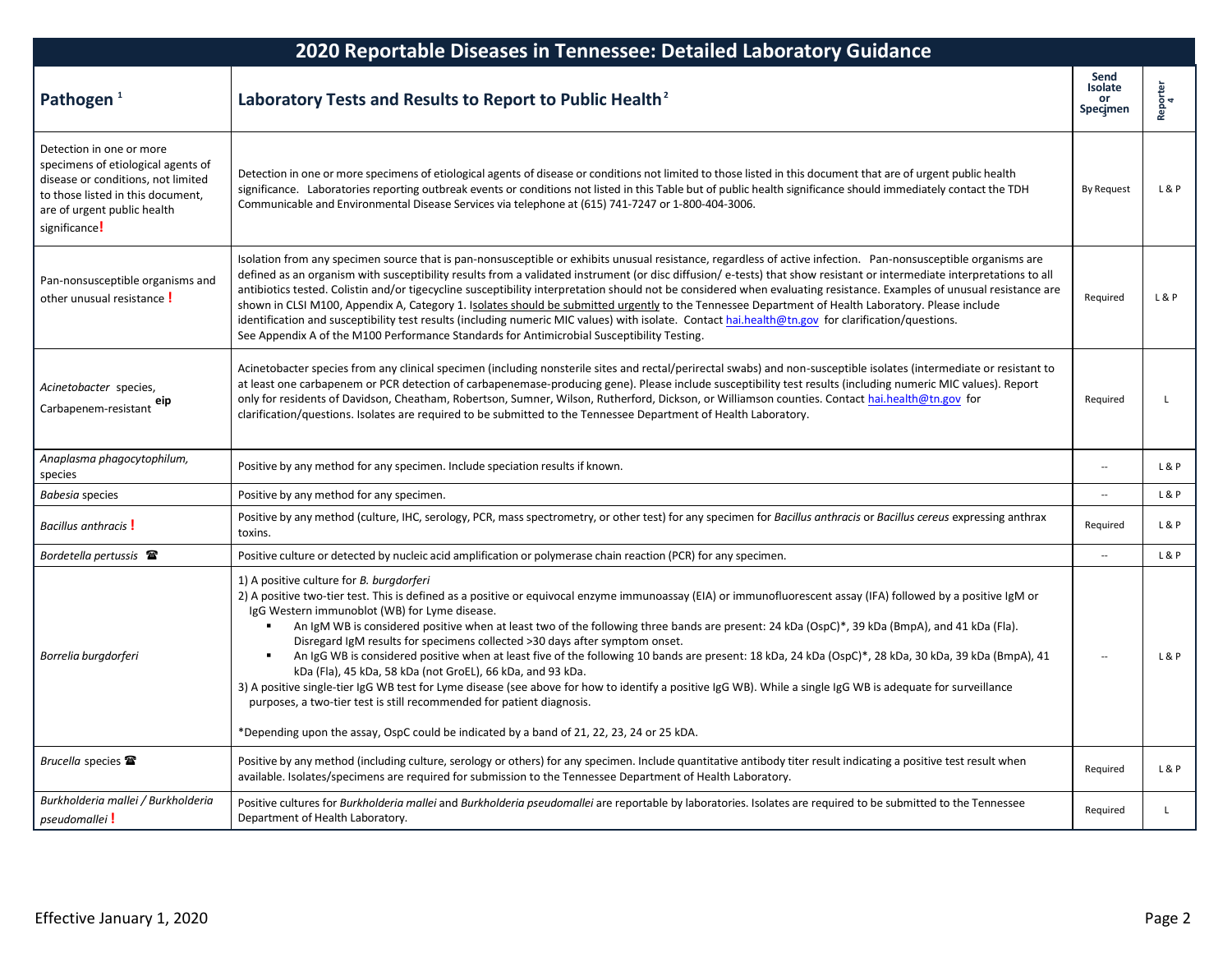| 2020 Reportable Diseases in Tennessee: Detailed Laboratory Guidance                                                                                                                              |                                                                                                                                                                                                                                                                                                                                                                                                                                                                                                                                                                                                                                                                                                                                                                                                                                                   |                                          |                |
|--------------------------------------------------------------------------------------------------------------------------------------------------------------------------------------------------|---------------------------------------------------------------------------------------------------------------------------------------------------------------------------------------------------------------------------------------------------------------------------------------------------------------------------------------------------------------------------------------------------------------------------------------------------------------------------------------------------------------------------------------------------------------------------------------------------------------------------------------------------------------------------------------------------------------------------------------------------------------------------------------------------------------------------------------------------|------------------------------------------|----------------|
| Pathogen <sup>1</sup>                                                                                                                                                                            | Laboratory Tests and Results to Report to Public Health <sup>2</sup>                                                                                                                                                                                                                                                                                                                                                                                                                                                                                                                                                                                                                                                                                                                                                                              | Send<br>Isolate<br><b>or</b><br>Specimen | Reporter<br>4  |
| California/LaCrosse serogroup<br>viruses: California Encephalitis<br>Virus, LaCrosse Encephalitis Virus,<br>Jamestown Canyon Virus,<br>Keystone Virus, Snowshoe Hare<br>Virus, Trivittatus Virus | Positive IgM. Quantitative IgG indicating a positive test result. Isolation of virus or demonstration of specific viral antigen or nucleic acid. Virus-specific neutralizing<br>antibodies. Any specimen.                                                                                                                                                                                                                                                                                                                                                                                                                                                                                                                                                                                                                                         |                                          | L&P            |
| Campylobacter species                                                                                                                                                                            | Positive by any method (including culture, EIA, & PCR, and excluding antibody positive tests) for any specimen. Include speciation results if known. Submit<br>specimen/isolate to the Tennessee Department of Health Laboratory within 2 weeks of detection/isolation.                                                                                                                                                                                                                                                                                                                                                                                                                                                                                                                                                                           | Required                                 | L&P            |
| Candida auris (including rule-out<br>Candida auris) <b>雷</b>                                                                                                                                     | Positive by any method for any specimen. Detection from any site/specimens (including swabs from skin). Please note: C. auris can be misidentified as a number of<br>different organisms when using traditional biochemical methods for yeast identification such as VITEK 2 YST, API 20C, BD Phoenix yeast identification system, and<br>MicroScan. See https://www.cdc.gov/fungal/candida-auris/recommendations.html for greater detail. If species identity cannot be determined or one of the species<br>shown in the table at above URL is identified, please contact HAI team at (615) 741-7247. Such isolates are considered "rule out Cauris" isolates. C. auris and "rule<br>out C.auris" isolates should be submitted urgently to the Tennessee Department of Health Laboratory. Contact hai.health@tn.gov for clarification/questions. | Required                                 | L&P            |
| Chikungunya virus <b>雷</b>                                                                                                                                                                       | Positive IgM. Quantitative IgG indicating a positive test result. Isolation of virus or demonstration of specific viral antigen or nucleic acid. Virus-specific neutralizing<br>antibodies. Any specimen.                                                                                                                                                                                                                                                                                                                                                                                                                                                                                                                                                                                                                                         |                                          | L&P            |
| Chlamydia trachomatis                                                                                                                                                                            | Positive by any method for any specimen.                                                                                                                                                                                                                                                                                                                                                                                                                                                                                                                                                                                                                                                                                                                                                                                                          |                                          | <b>L&amp;P</b> |
| Clostridium botulinum or<br>botulinum toxin: Foodborne! or<br>Wound!                                                                                                                             | Positive by any method for any specimen.                                                                                                                                                                                                                                                                                                                                                                                                                                                                                                                                                                                                                                                                                                                                                                                                          | Required                                 | <b>L&amp;P</b> |
| Clostridium botulinum or<br>botulinum toxin: Infant                                                                                                                                              | Positive by any method for any specimen.                                                                                                                                                                                                                                                                                                                                                                                                                                                                                                                                                                                                                                                                                                                                                                                                          | Required                                 | <b>L&amp;P</b> |
| eip<br>Clostridium difficile                                                                                                                                                                     | Positive by any method for any specimen. Include methodology. Report only for residents of Davidson County. Contact hai.health@tn.gov for<br>clarification/questions.                                                                                                                                                                                                                                                                                                                                                                                                                                                                                                                                                                                                                                                                             | Requested                                | L&P            |
| Clostridium tetani                                                                                                                                                                               | Positive by any method for any specimen.                                                                                                                                                                                                                                                                                                                                                                                                                                                                                                                                                                                                                                                                                                                                                                                                          | Required                                 | L&P            |
| Colistin-resistant (plasmid<br>mediated) gram negative bacteria<br>魯                                                                                                                             | Positive by any method for any known plasmid-mediated colistin resistance mechanisms (e.g., mcr-1, mcr-2). Isolates/specimens from any specimen and body site<br>(including screening tests to determine colonization). Excludes Proteus, Providencia, Morganella, and Serratia species. Submit isolates with MIC >4 for colistin.                                                                                                                                                                                                                                                                                                                                                                                                                                                                                                                | Required                                 | L&P            |
| Corynebacterium diphtheria <sup>®</sup> or<br>Corynebacterium ulcerans $\mathbf{\mathcal{F}}$                                                                                                    | Positive culture from any clinical source that has a positive Elek test for toxin production                                                                                                                                                                                                                                                                                                                                                                                                                                                                                                                                                                                                                                                                                                                                                      | Required                                 | L&P            |
| Coxiella burnetii 雷                                                                                                                                                                              | Positive by any method (culture, IHC, serology, PCR, or other test) for any specimen is reportable. Include quantitative antibody titer result indicating a positive test<br>result when available. Isolates are required to be submitted to the Tennessee Department of Health.                                                                                                                                                                                                                                                                                                                                                                                                                                                                                                                                                                  | Required                                 | L&P            |
| Cryptosporidium species                                                                                                                                                                          | Positive by any method for any specimen. Include speciation results if known. Submit specimen/isolate to the Tennessee Department of Health Laboratory within 2<br>weeks of detection/isolation.                                                                                                                                                                                                                                                                                                                                                                                                                                                                                                                                                                                                                                                  | Required                                 | L&P            |
| Cyclospora species                                                                                                                                                                               | Positive by any method (including PCR) for any specimen. Include speciation results if known. Submit specimen/isolate to the Tennessee Department of Health<br>Laboratory within 2 weeks of detection/isolation.                                                                                                                                                                                                                                                                                                                                                                                                                                                                                                                                                                                                                                  | Required                                 | L&P            |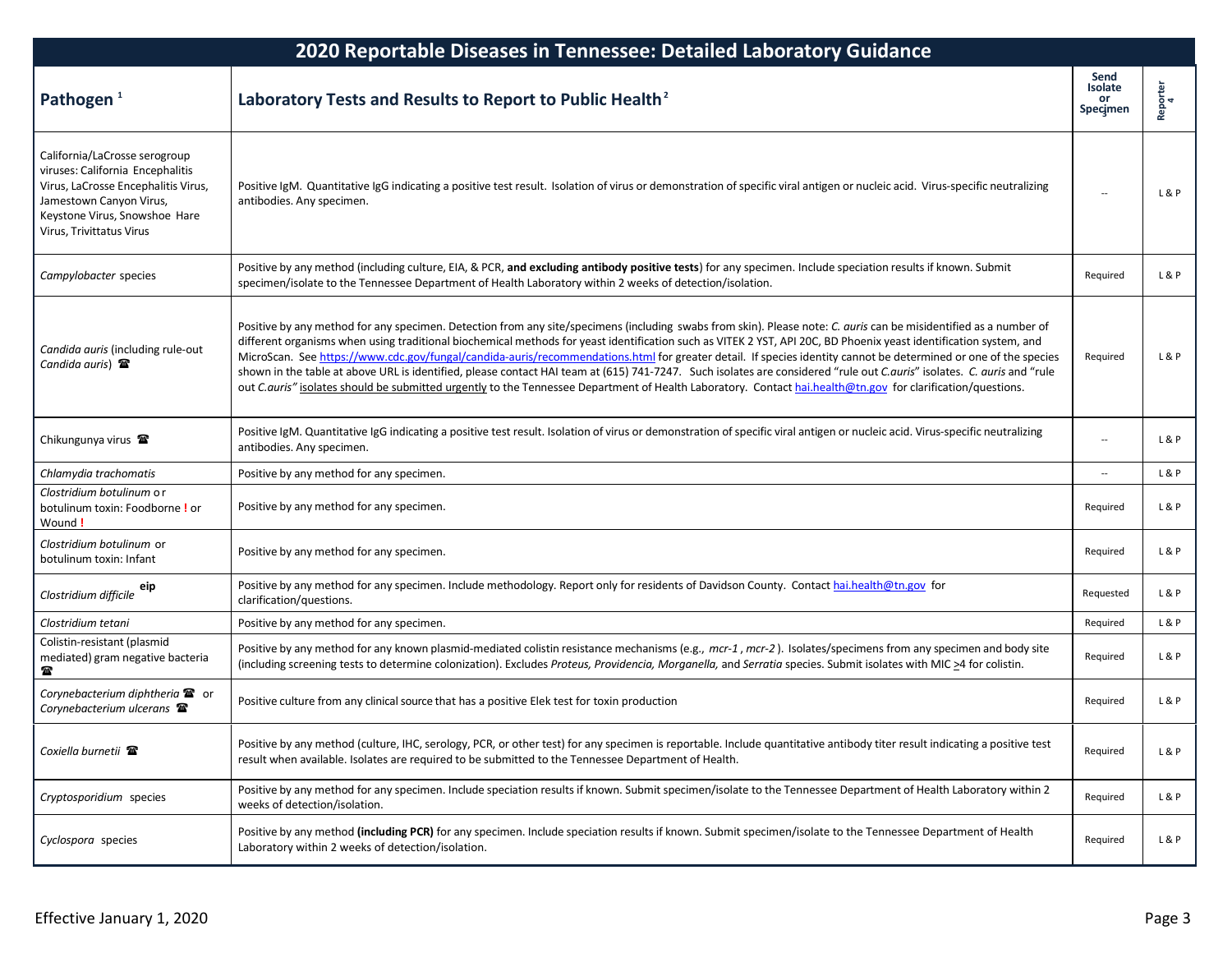| 2020 Reportable Diseases in Tennessee: Detailed Laboratory Guidance        |                                                                                                                                                                                                                                                                                                                                                                                                                                                                                                                                                                                                                                                                                                                                                                                                                                                                                                                                                                                                                                                                                                                                                                                                                                                               |                                   |                |
|----------------------------------------------------------------------------|---------------------------------------------------------------------------------------------------------------------------------------------------------------------------------------------------------------------------------------------------------------------------------------------------------------------------------------------------------------------------------------------------------------------------------------------------------------------------------------------------------------------------------------------------------------------------------------------------------------------------------------------------------------------------------------------------------------------------------------------------------------------------------------------------------------------------------------------------------------------------------------------------------------------------------------------------------------------------------------------------------------------------------------------------------------------------------------------------------------------------------------------------------------------------------------------------------------------------------------------------------------|-----------------------------------|----------------|
| Pathogen <sup>1</sup>                                                      | Laboratory Tests and Results to Report to Public Health <sup>2</sup>                                                                                                                                                                                                                                                                                                                                                                                                                                                                                                                                                                                                                                                                                                                                                                                                                                                                                                                                                                                                                                                                                                                                                                                          | Send<br>Isolate<br>or<br>Specimen | Reporter<br>4  |
| Dengue virus                                                               | Positive IgM. Quantitative IgG indicating a positive test result. Isolation of virus or demonstration of specific viral antigen or nucleic acid. Virus- specific neutralizing<br>antibodies. Any specimen.                                                                                                                                                                                                                                                                                                                                                                                                                                                                                                                                                                                                                                                                                                                                                                                                                                                                                                                                                                                                                                                    |                                   | L&P            |
| Ehrlichia species (including<br>E. chaffeensis and E. ewingii)             | Positive by any method for any specimen. Include speciation results if known.                                                                                                                                                                                                                                                                                                                                                                                                                                                                                                                                                                                                                                                                                                                                                                                                                                                                                                                                                                                                                                                                                                                                                                                 | $\overline{a}$                    | L & P          |
| Enterobacteriaceae, Carbapenem-<br>resistant                               | Any organism from the <i>Enterobacteriaceae</i> family (including but not limited to <i>Escherichia coli, Enterobacter</i> species, and Klebsiella species), from any clinical<br>specimen (including rectal/perirectal swabs), resistant to at least one carbapenem antibiotic according to break points effective as of 2012 CLSI guidelines (i.e.,<br>ertapenem MIC >2.0 or doripenem/imipenem/meropenem MIC > 4.0). Include all susceptibility results with the numeric MIC values (interpretation alone is<br>insufficient), and all carbapenemase-production (mCIM, Carba NP or modified-Hodge) or resistance mechanism testing results (positive or negative). For example,<br>polymerase chain reaction [PCR] or metallo-ß-lactamase for Klebsiella pneumonia carbapenemase [KPC], New Delhi metallo-ß-lactamase [NDM], Verona integron<br>encoded metallo-ß-lactamase [VIM], the imipenemase [IMP] metallo-ß-lactamase, or OXA-48 carbapenemase). For Proteus spp., Providencia spp., and Morganella<br>morganii: only submit isolates from these genera if elevated MICs are observed for ertapenem, meropenem, or doripenem, as these isolates exhibit intrinsic<br>resistance to imipenem. Contact hai.health@tn.gov for clarification/questions. | Required                          | <b>L&amp;P</b> |
| Enterococcus species, Vancomycin-<br>resistant                             | Isolation of enterococci from any clinical specimen from a sterile site AND "Nonsusceptible" isolate (i.e., intermediate- or high level resistant) to vancomycin. Please<br>include susceptibility test results with the numeric MIC values.                                                                                                                                                                                                                                                                                                                                                                                                                                                                                                                                                                                                                                                                                                                                                                                                                                                                                                                                                                                                                  | $\overline{\phantom{a}}$          | L & P          |
| Equine encephalitis viruses: Eastern<br><b>雷, Venezuelan 雷, Western</b>    | Positive IgM. Quantitative IgG indicating a positive test result. Isolation of virus or demonstration of specific viral antigen or nucleic acid. Virus- specific neutralizing<br>antibodies. Any specimen.                                                                                                                                                                                                                                                                                                                                                                                                                                                                                                                                                                                                                                                                                                                                                                                                                                                                                                                                                                                                                                                    |                                   | L & P          |
| Escherichia coli, Extended<br>Spectrum Beta Lactamase-<br>eip<br>producing | E. coli resistant to at least one extended-spectrum cephalosporin (ceftazidime, cefotaxime or ceftriaxone), using the 2017 CLSI breakpoints. Include all susceptibility<br>results with the numeric minimum inhibitory concentration values, and the results (positive or negative) of all carbapenemase-production or resistance mechanism<br>testing. Report only for residents of the following counties: Lewis, Marshall, Maury, Wayne. Any specimen. Results should not be sent via electronic laboratory<br>reporting. Contact hai.health@tn.gov for clarification/questions.                                                                                                                                                                                                                                                                                                                                                                                                                                                                                                                                                                                                                                                                           | Requested                         | <sup>L</sup>   |
| Escherichia coli, Shiga toxin-<br>producing                                | Positive by any method (including culture, EIA, & PCR, and excluding antibody positive tests) for any specimen. Include speciation results if known. For state public<br>health labs, please include negative, not isolated, and no growth results. For any Shiga toxin-producing Escherichia coli (STEC), including E. coli 0157s and E. coli non-<br>O157s, EIA positive broths for shiga-like toxin will also be accepted. Submit specimen/isolate to the Tennessee Department of Health Laboratory within 2 weeks of<br>detection/isolation.                                                                                                                                                                                                                                                                                                                                                                                                                                                                                                                                                                                                                                                                                                              | Required                          | <b>L&amp;P</b> |
| Francisella tularensis <b>雷</b>                                            | Positive by any method for any specimen (including culture, fluorescent assay, PCR or serology) is reportable. Isolates are required to be submitted to the Tennessee<br>Department of Health Laboratory.                                                                                                                                                                                                                                                                                                                                                                                                                                                                                                                                                                                                                                                                                                                                                                                                                                                                                                                                                                                                                                                     | Required                          | L&P            |
| Haemophilus influenza <b>雷</b>                                             | Positive culture or PCR from a sterile site.                                                                                                                                                                                                                                                                                                                                                                                                                                                                                                                                                                                                                                                                                                                                                                                                                                                                                                                                                                                                                                                                                                                                                                                                                  | Required                          | L&P            |
| Hepatitis A virus <b>雷</b>                                                 | Positive IgM anti-HAV for any specimen. Nucleic Acid test (NAT) for hepatitis A virus RNA positive (including genotype testing) for any specimen. Include associated<br>results for additional serological markers for hepatitis (including hepatitis B and C), alanine aminotransferase (ALT) and bilirubin levels if available.                                                                                                                                                                                                                                                                                                                                                                                                                                                                                                                                                                                                                                                                                                                                                                                                                                                                                                                             | $\overline{\phantom{a}}$          | <b>L&amp;P</b> |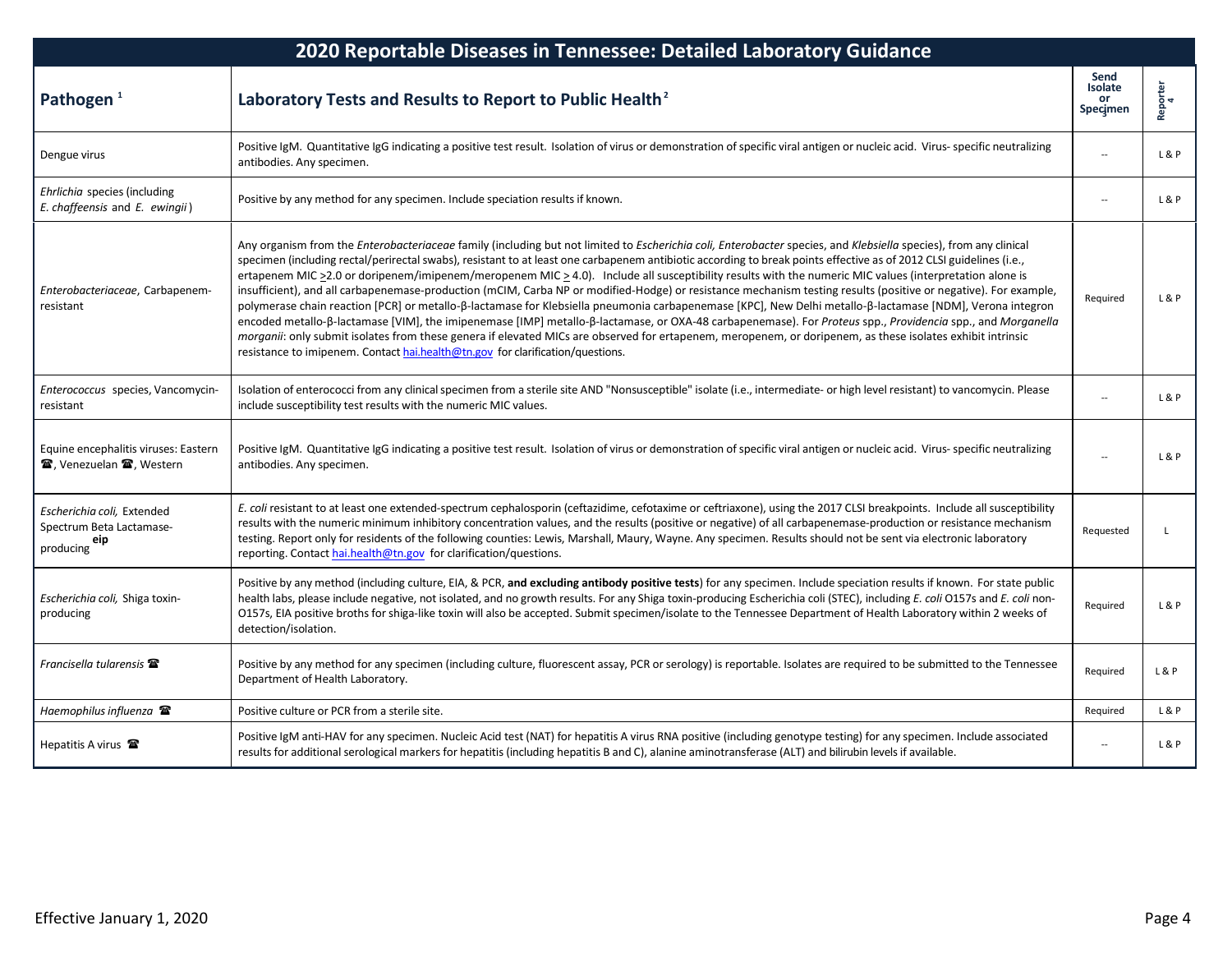| 2020 Reportable Diseases in Tennessee: Detailed Laboratory Guidance                            |                                                                                                                                                                                                                                                                                                                                                                                                                                                                                                                                                                                                                                                                                                                                                                                                                                                                                                                                                                                                                                                                                                                                                                                                                                                                    |                                   |               |
|------------------------------------------------------------------------------------------------|--------------------------------------------------------------------------------------------------------------------------------------------------------------------------------------------------------------------------------------------------------------------------------------------------------------------------------------------------------------------------------------------------------------------------------------------------------------------------------------------------------------------------------------------------------------------------------------------------------------------------------------------------------------------------------------------------------------------------------------------------------------------------------------------------------------------------------------------------------------------------------------------------------------------------------------------------------------------------------------------------------------------------------------------------------------------------------------------------------------------------------------------------------------------------------------------------------------------------------------------------------------------|-----------------------------------|---------------|
| Pathogen <sup>1</sup>                                                                          | Laboratory Tests and Results to Report to Public Health <sup>2</sup>                                                                                                                                                                                                                                                                                                                                                                                                                                                                                                                                                                                                                                                                                                                                                                                                                                                                                                                                                                                                                                                                                                                                                                                               | Send<br>Isolate<br>or<br>Specimen | Reporter<br>4 |
| Hepatitis B virus                                                                              | • Positive hepatitis B surface antigen (HBsAg)<br>• Positive IgM antibody to hepatitis B core antigen (IgM anti-HBc)<br>• Positive hepatitis B "e" antigen (HBeAg)<br>. Positive nucleic acid test for hepatitis B DNA (including qualitative, quantitative or genotype testing)<br>And, if any of above tests are positive, also report:<br>• Pregnancy status<br>• All associated results (positive or negative) for additional serological markers of hepatitis (including hepatitis A and C), alanine aminotransferase (ALT) and<br>bilirubin levels                                                                                                                                                                                                                                                                                                                                                                                                                                                                                                                                                                                                                                                                                                           |                                   | L & P         |
| Hepatitis C virus                                                                              | · Positive or negative confirmatory assays (e.g. antigen or nucleic acid amplification testing for hepatitis C RNA [qualitative, quantitative or genotype testing])<br>· Positive hepatitis C antibody (anti-HCV)<br>And, if any of above tests are positive, also report:<br>• Pregnancy status<br>• All associated results (positive or negative) for additional serological markers of hepatitis (including hepatitis A and B), alanine aminotransferase (ALT) and<br>bilirubin levels                                                                                                                                                                                                                                                                                                                                                                                                                                                                                                                                                                                                                                                                                                                                                                          |                                   | L & P         |
| Human Immunodeficiency Virus<br>(HIV)                                                          | o Reactive/positive/detectable tests for HIV - REPORT THE FOLLOWING<br>- Screening test* and positive supplemental test**<br>- p24 Antigen, nucleic acid detection (NAT/NAAT), viral culture, or genotype nucleotide sequences+<br>o CD4 count and percent - REPORT ALL RESULTS<br>o HIV RNA (viral load) including undetectable (or equivalent)/detectable interpretation, quantitative count, and log count - REPORT ALL RESULTS<br>If reporting any of the above, also report pregnancy status if available<br>*Screening tests can include antibody (Ab) or antigen/antibody (Ag/Ab).<br>**Supplemental tests can include western blot, immunofluorescent assay (IFA), conventional or rapid immunoassay (IA), or HIV-1/2 type-differentiating<br>immunoassay (IA). If screening testing results are not available, report supplemental results.<br>+Genotype nucleotide sequences are reportable by laboratories with ability to submit electronic lab reports (ELR).<br>In accordance with T.C.A. §37-1-403, any physician or other person diagnosing or treating venereal herpes or any of these reportable sexually transmitted diseases<br>in a child 13 years of age or younger should make a confidential written report of the case to the Department. |                                   | L & P         |
| Influenza virus, detection of a novel<br>or pandemic influenza A virus<br>strain from a human! | Positive viral culture or PCR for any specimen.                                                                                                                                                                                                                                                                                                                                                                                                                                                                                                                                                                                                                                                                                                                                                                                                                                                                                                                                                                                                                                                                                                                                                                                                                    | Required                          | L & P         |
| Klebsiella species, Extended<br>Spectrum Beta Lactamase-<br>eip<br>producing                   | Klebsiella species, resistant to at least one extended-spectrum cephalosporin (ceftazidime, cefotaxime or ceftriaxone), using the 2017 CLSI breakpoints. Include all<br>susceptibility results with the numeric minimum inhibitory concentration values, and the results (positive or negative) of all carbapenemase-production or resistance<br>mechanism testing. Report only for residents of the following counties: Lewis, Marshall, Maury, Wayne. Any specimen. Results should not be sent via electronic<br>laboratory reporting. Contact hai.health@tn.gov for clarification/questions.                                                                                                                                                                                                                                                                                                                                                                                                                                                                                                                                                                                                                                                                    | Requested                         | L             |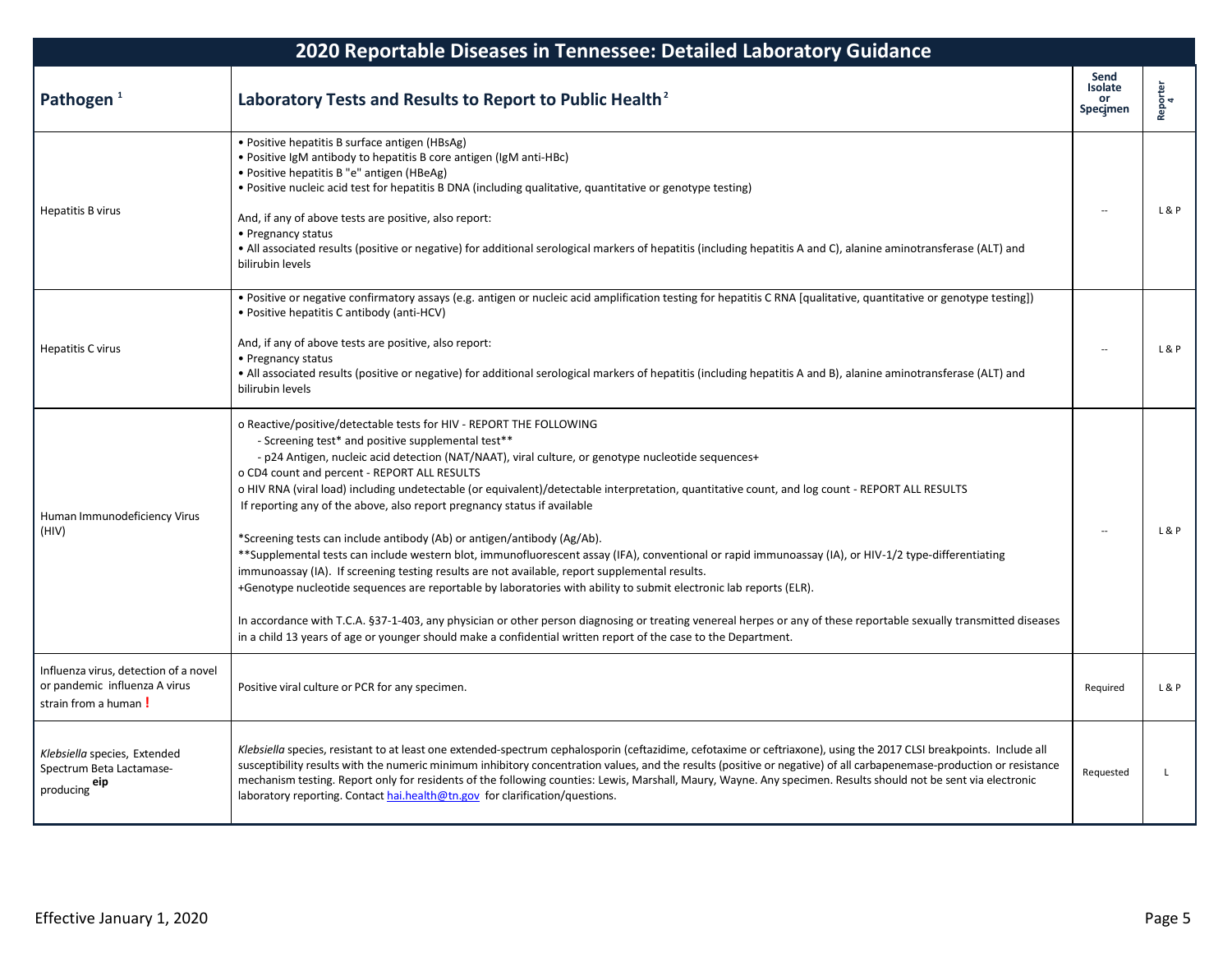| 2020 Reportable Diseases in Tennessee: Detailed Laboratory Guidance                            |                                                                                                                                                                                                                                                                                                                                                                                                                                                                                                                                                                                                                                                                                                                                                                                                                                              |                                   |                |
|------------------------------------------------------------------------------------------------|----------------------------------------------------------------------------------------------------------------------------------------------------------------------------------------------------------------------------------------------------------------------------------------------------------------------------------------------------------------------------------------------------------------------------------------------------------------------------------------------------------------------------------------------------------------------------------------------------------------------------------------------------------------------------------------------------------------------------------------------------------------------------------------------------------------------------------------------|-----------------------------------|----------------|
| Pathogen <sup>1</sup>                                                                          | Laboratory Tests and Results to Report to Public Health <sup>2</sup>                                                                                                                                                                                                                                                                                                                                                                                                                                                                                                                                                                                                                                                                                                                                                                         | Send<br>Isolate<br>or<br>Specimen | Reporter<br>4  |
| Lead levels                                                                                    | All laboratories that run blood lead tests and those who conduct on site blood lead analysis with portable devices are to report all blood lead test results for<br>Tennessee residents. Elevated blood lead levels (≥5 µg/dL) should be reported within 1 week and those <5 µg/dL should be reported within 1 month. Reports<br>should include Patient's First Name, Last Name, Date of Birth, Gender, Race, Ethnicity, Address (Street Address, City, State, Zip Code and County of Residence),<br>Sample Date, Sample Type, Result, Provider's Name and Phone Number and Payment Source.<br>All blood lead test results may be reported electronically or via fax. For more information, refer to https://www.tn.gov/health/health-program-areas/mch-<br>lead/for-providers.html or email UT Extension at leadtrk@utk.edu for assistance. |                                   | L&P            |
| Legionella species                                                                             | Positive by any method (culture, urine antigen, PCR, DFA, IHC, or serology) for any specimen is reportable. Isolates/positive specimens (expectorated sputum and<br>bronchial lavage fluids only) are required for submission to the Tennessee Department of Health Laboratory.                                                                                                                                                                                                                                                                                                                                                                                                                                                                                                                                                              | Required                          | L&P            |
| Listeria species                                                                               | Positive by any method (including culture & PCR, and excluding antibody positive tests) for any specimen. Include speciation results if known. Submit<br>specimen/isolate to the Tennessee Department of Health Laboratory within 2 weeks of detection/isolation.                                                                                                                                                                                                                                                                                                                                                                                                                                                                                                                                                                            | Required                          | L&P            |
| Measles virus !                                                                                | Positive IgM or rising IgG titer or detected by nucleic acid amplification or positive viral culture for any specimen.                                                                                                                                                                                                                                                                                                                                                                                                                                                                                                                                                                                                                                                                                                                       | Required                          | L&P            |
| Meningitis, isolation or<br>demonstration of any bacterial<br>species from cerebrospinal fluid | Isolation of any bacteria from cerebrospinal fluid by culture, antigen, or PCR testing.                                                                                                                                                                                                                                                                                                                                                                                                                                                                                                                                                                                                                                                                                                                                                      | Required                          | L&P            |
| Middle East Respiratory Syndrome<br>Coronavirus (MERS-CoV) !                                   | Positive by any method for any specimen.                                                                                                                                                                                                                                                                                                                                                                                                                                                                                                                                                                                                                                                                                                                                                                                                     | Required                          | L&P            |
| Mumps virus 2                                                                                  | Positive IgM or rising IgG titer or detected by nucleic acid amplification or positive viral culture for any specimen.                                                                                                                                                                                                                                                                                                                                                                                                                                                                                                                                                                                                                                                                                                                       | Required                          | L&P            |
| Mycobacterium leprae                                                                           | Demonstration of acid-fast bacilli in skin or dermal nerve (using Fite stain) or identification of non-caseating granulomas with peripheral nerve involvement.                                                                                                                                                                                                                                                                                                                                                                                                                                                                                                                                                                                                                                                                               | Required                          | L&P            |
| Mycobacterium species other than<br>M. tuberculosis (non-pulmonary<br>sites only)              | Any AFB smear, culture, HPLC, DNA probe or nucleic acid amplification test (NAAT) from any non-pulmonary site indicating presence of acid-fast bacilli. All specimens,<br>except respiratory.                                                                                                                                                                                                                                                                                                                                                                                                                                                                                                                                                                                                                                                | Requested                         | L&P            |
|                                                                                                | The first AFB-positive respiratory specimen (by fluorochrome or acid-fast stain) indicating presence of acid-fast bacilli; submit specimen within 3 business days of<br>collection.                                                                                                                                                                                                                                                                                                                                                                                                                                                                                                                                                                                                                                                          | Required                          | L&P            |
|                                                                                                | Any specimen, from any site, with a positive nucleic acid amplification test (NAAT --- including, but not limited to: PCR, MTD, GeneXpert, MTBDR Plus [HAIN test])<br>indicating detection of Mycobacterium tuberculosis complex or associated point mutation from any site; submit specimen within 3 business days of test result.                                                                                                                                                                                                                                                                                                                                                                                                                                                                                                          | Required                          | L&P            |
| Mycobacterium tuberculosis<br>complex (M. tuberculosis, M. bovis,                              | Any culture result by HPLC or DNA probe positive for Mycobacterium tuberculosis complex from any site; submit isolate within 5 business days of test result.                                                                                                                                                                                                                                                                                                                                                                                                                                                                                                                                                                                                                                                                                 | Required                          | L&P            |
| M. africanum, M. canettii, M.<br>microti)                                                      | All anti-TB drug susceptibility results, by molecular or dilutional method, from a specimen or isolate from any site, with confirmed presence of Mycobacterium<br>tuberculosis; anti-TB drugs include: isoniazid, rifamycins, pyrazinamide, ethambutol, streptomycin, levofloxacin, moxifloxacin, amikacin, capreomycin, kanamycin,<br>cycloserine, ethionamide, para-aminosalicylate (PAS), clofazimine, bedaquiline, delamanid, linezolid, amoxicillin-clavulanate, and imipenem.                                                                                                                                                                                                                                                                                                                                                          | Required                          | <b>L&amp;P</b> |
|                                                                                                | Positive interferon-gamma release assay (IGRA) test results (including, but not limited to: QuantiFERON®-TB Gold In-Tube, QuantiFERON® Plus, T-Spot.TB® test), for<br>persons of any age; provide qualitative and quantitative positive IGRA results within 1 week of specimen collection.                                                                                                                                                                                                                                                                                                                                                                                                                                                                                                                                                   | $\qquad \qquad \cdots$            | L&P            |
| Neisseria gonorrhoeae                                                                          | Positive by any method for any specimen. If performed, antibiotic susceptibility test results should be reported, regardless of susceptibility pattern.                                                                                                                                                                                                                                                                                                                                                                                                                                                                                                                                                                                                                                                                                      | $\sim$                            | L&P            |
| Neisseria meningitidis!                                                                        | Positive culture or detected by nucleic acid amplification or positive immunohistochemistry or Gram-stain showing Gram-negative diplococci in CSF, blood, or any<br>other sterile site or from petechial or purpuric lesion scrapings.                                                                                                                                                                                                                                                                                                                                                                                                                                                                                                                                                                                                       | Required                          | L&P            |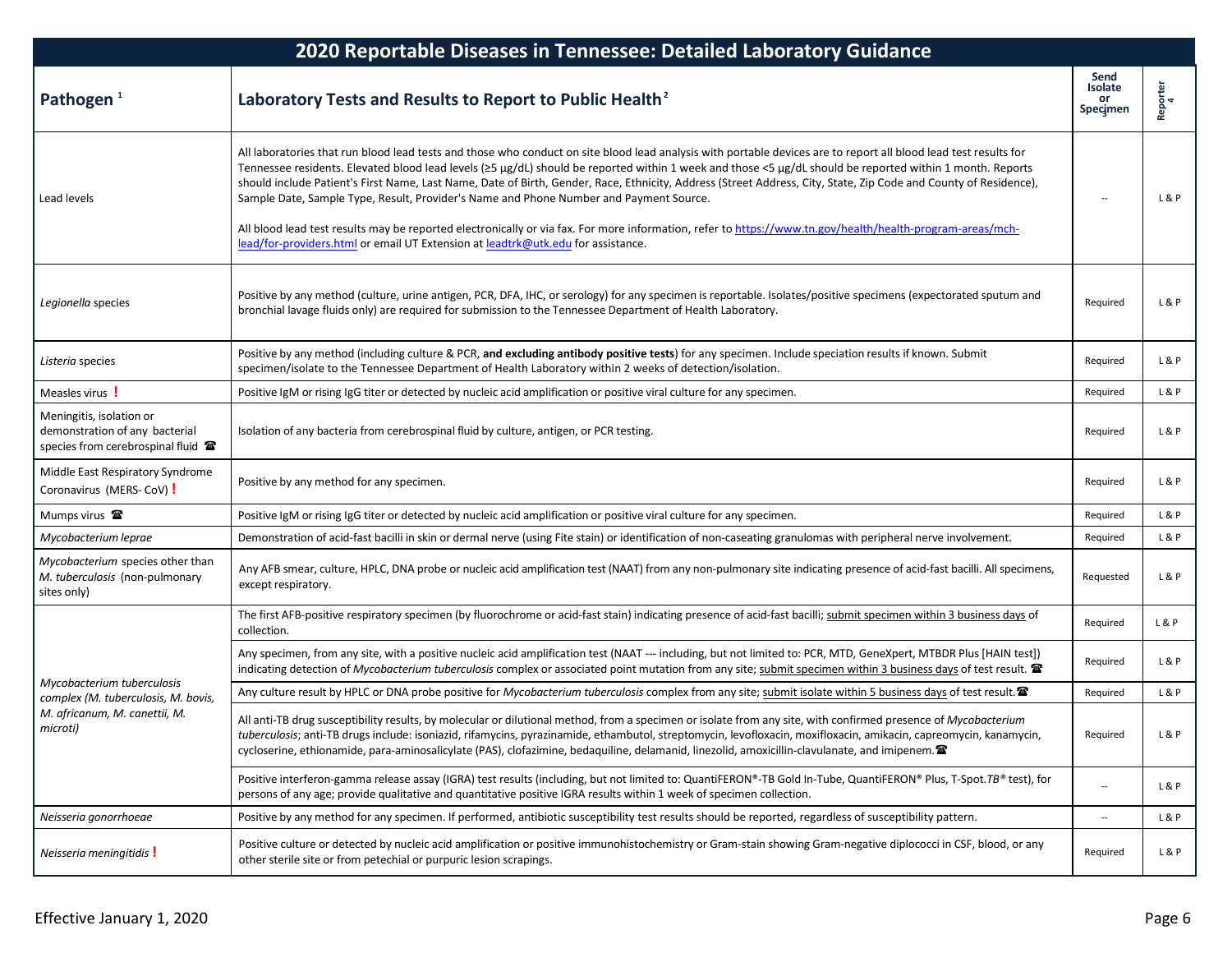| 2020 Reportable Diseases in Tennessee: Detailed Laboratory Guidance       |                                                                                                                                                                                                                                                                                                                                                                                                                                                                                                                                                                                                                                                                          |                                          |               |
|---------------------------------------------------------------------------|--------------------------------------------------------------------------------------------------------------------------------------------------------------------------------------------------------------------------------------------------------------------------------------------------------------------------------------------------------------------------------------------------------------------------------------------------------------------------------------------------------------------------------------------------------------------------------------------------------------------------------------------------------------------------|------------------------------------------|---------------|
| Pathogen $1$                                                              | Laboratory Tests and Results to Report to Public Health <sup>2</sup>                                                                                                                                                                                                                                                                                                                                                                                                                                                                                                                                                                                                     | Send<br>Isolate<br><b>or</b><br>Specimen | Reporter<br>4 |
| Plasmodium species                                                        | Positive by any method for any specimen.                                                                                                                                                                                                                                                                                                                                                                                                                                                                                                                                                                                                                                 | Required                                 | L&P           |
| Poliovirus <sup>2</sup>                                                   | Positive viral culture or detected by PCR for any specimen.                                                                                                                                                                                                                                                                                                                                                                                                                                                                                                                                                                                                              | Required                                 | L&P           |
| Rabies virus: animal                                                      | The Tennessee Department of Health Laboratory conducts animal rabies testing statewide.                                                                                                                                                                                                                                                                                                                                                                                                                                                                                                                                                                                  |                                          | L&P           |
| Rabies virus: human!                                                      | Testing is available through coordination with the Tennessee Department of Health Laboratory Services and CDC.                                                                                                                                                                                                                                                                                                                                                                                                                                                                                                                                                           | Required                                 | L&P           |
| Ricin toxin !                                                             | Positive by any method (including detection of DNA and presumptive identification of ricin toxin by fluoroimmunoassay) for any specimen.                                                                                                                                                                                                                                                                                                                                                                                                                                                                                                                                 | Required                                 | L&P           |
| Rickettsia species (other than<br>R. typhus)                              | Detection of SFGR, including R. rickettsii, nucleic acid in a clinical specimen via amplification of a Rickettsia genus- or species-specific target by<br>٠<br>polymerase chain reaction (PCR) assays,<br>Elevated IgG antibody titer in one or more serology samples reactive with SFGR, including R. rickettsii, antigen by IFA*,<br>$\bullet$<br>Demonstration of SFGR antigen in a biopsy or autopsy specimen by IHC, OR<br>$\bullet$<br>Isolation of SFGR, including R. rickettsii, from a clinical specimen in cell culture and molecular confirmation (e.g., PCR or sequence).<br>*Elevated IgM and positive ELISA/EIA for Rickettsia no longer require reporting |                                          | L&P           |
| Rubella virus <b>雷</b>                                                    | Positive IgM or rising IgG titer or detected by nucleic acid amplification or positive viral culture for any specimen.                                                                                                                                                                                                                                                                                                                                                                                                                                                                                                                                                   | Required                                 | L&P           |
| St. Louis encephalitis virus                                              | Positive IgM. Quantitative IgG indicating a positive test result. Isolation of virus or demonstration of specific viral antigen or nucleic acid. Virus- specific neutralizing<br>antibodies. Any specimen.                                                                                                                                                                                                                                                                                                                                                                                                                                                               |                                          | L&P           |
| Salmonella Typhi <b>雷</b>                                                 | Positive by any method (including culture & PCR, and excluding antibody positive tests) for any specimen. Include speciation results if known. Submit<br>specimen/isolate to the Tennessee Department of Health Laboratory within 2 weeks of detection/isolation.                                                                                                                                                                                                                                                                                                                                                                                                        | Required                                 | L&P           |
| Salmonella species (other than<br>S.Typhi)                                | Positive by any method (including culture & PCR, and excluding antibody positive tests) for any specimen. Include speciation results if known. Submit<br>specimen/isolate to the Tennessee Department of Health Laboratory within 2 weeks of detection/isolation.                                                                                                                                                                                                                                                                                                                                                                                                        | Required                                 | L&P           |
| Shigella species                                                          | Positive by any method (including culture & PCR, and excluding antibody positive tests) for any specimen. Include speciation results if known. Submit<br>specimen/isolate to the Tennessee Department of Health Laboratory within 2 weeks of detection/isolation.                                                                                                                                                                                                                                                                                                                                                                                                        | Required                                 | L&P           |
| Staphylococcus aureus, enterotoxin<br>B-producing !                       | Positive by any method for any specimen.                                                                                                                                                                                                                                                                                                                                                                                                                                                                                                                                                                                                                                 | Required                                 | L&P           |
| Staphylococcus aureus, methicillin-<br>resistant eip                      | Isolation from a clinical specimen from a sterile site AND "non- susceptible" isolate identified (i.e., intermediate- or high-level resistance to cefoxitin, methicillin,<br>nafcillin, or oxacillin) OR detection by nucleic acid amplification from a sterile site. Report only for Davidson County residents for EIP program; all NHSN reporting<br>facilities (hospitals) will do statewide reporting to NHSN. Please include susceptibility test results and specimen source.                                                                                                                                                                                       | $\overline{\phantom{a}}$                 | L&P           |
| Staphylococcus aureus, Toxin-<br>producing (TSST-1)                       | Positive by any method for any specimen.                                                                                                                                                                                                                                                                                                                                                                                                                                                                                                                                                                                                                                 | $\overline{\phantom{a}}$                 | L&P           |
| Staphylococcus aureus, vancomycin<br>non-susceptible : All forms <b>雷</b> | Isolation from any clinical specimen AND "non-susceptible" isolate identified (i.e., intermediate- or high-level resistance to vancomycin). Please include all<br>susceptibility test results with the numeric minimum inhibitory concentration values. Contact hai.health@tn.gov for clarification/questions.                                                                                                                                                                                                                                                                                                                                                           | Required                                 | L&P           |
| Streptococcus agalactiae                                                  | Positive culture or nucleic acid amplification from a normally sterile site.                                                                                                                                                                                                                                                                                                                                                                                                                                                                                                                                                                                             | $\overline{a}$                           | L & P         |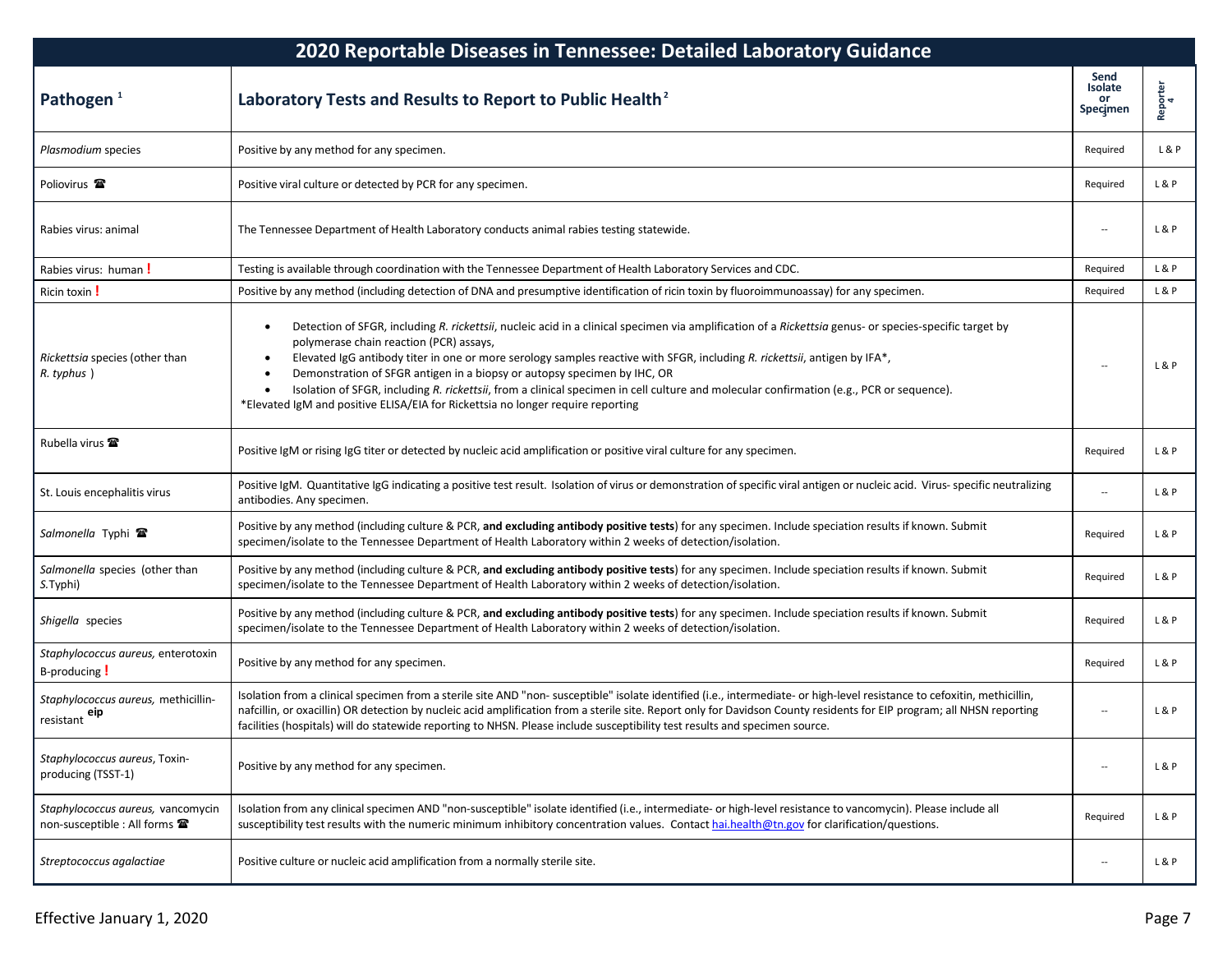| 2020 Reportable Diseases in Tennessee: Detailed Laboratory Guidance                                                                     |                                                                                                                                                                                                                                                                                                                                                                                                                                                                                                                                                                                                                                                                                                                                                                         |                                   |                |
|-----------------------------------------------------------------------------------------------------------------------------------------|-------------------------------------------------------------------------------------------------------------------------------------------------------------------------------------------------------------------------------------------------------------------------------------------------------------------------------------------------------------------------------------------------------------------------------------------------------------------------------------------------------------------------------------------------------------------------------------------------------------------------------------------------------------------------------------------------------------------------------------------------------------------------|-----------------------------------|----------------|
| Pathogen <sup>1</sup>                                                                                                                   | Laboratory Tests and Results to Report to Public Health <sup>2</sup>                                                                                                                                                                                                                                                                                                                                                                                                                                                                                                                                                                                                                                                                                                    | Send<br>Isolate<br>or<br>Specimen | Reporter<br>4  |
| Streptococcus pneumoniae                                                                                                                | Positive culture from any sterile site. Please include susceptibility test results with the numeric minimum inhibitory concentration values.                                                                                                                                                                                                                                                                                                                                                                                                                                                                                                                                                                                                                            | Required                          | L & P          |
| Streptococcus pyogenes:<br>Invasive Disease <sup>2</sup> , Toxin-<br>producing                                                          | Positive culture or nucleic acid amplification from a normally sterile site, wound or muscle. Isolates from wounds will only be considered for Group A Streptococcal<br>Invasive Disease when accompanied by necrotizing fasciitis (NF) or streptococcal toxic shock syndrome (STSS). Isolates from muscle will only be considered for<br>Group A Streptococcal Invasive Disease.                                                                                                                                                                                                                                                                                                                                                                                       | Required                          | <b>L&amp;P</b> |
| Treponema pallidum: Congenital<br>雷. Other                                                                                              | Report any treponemal or nontreponemal results, whether qualitative or quantitative, which are positive or reactive by any method. Report negative, non-<br>reactive, or quantitative results for any testing associated with positive/reactive results. All reported non-treponemal results must include a titer value using<br>standard notation (e.g., end-point reactivity at a serum dilution of 1:8 is reported as a titer of 8). All reactive non-treponemal screens should be confirmed with a<br>standard treponemal test unless the patient had a known documented prior syphilis infection. Reports of reactive non-treponemal screens must also include<br>either current treponemal test results (positive or negative) or prior confirmation information. |                                   | L & P          |
| Trypanosoma cruzi                                                                                                                       | Positive by any method for any specimen.                                                                                                                                                                                                                                                                                                                                                                                                                                                                                                                                                                                                                                                                                                                                | $\overline{a}$                    | L&P            |
| Variola virus (orthopox virus) !                                                                                                        | Positive by any method or suspected for any specimen.                                                                                                                                                                                                                                                                                                                                                                                                                                                                                                                                                                                                                                                                                                                   | Required                          | L & P          |
| Vibrio cholerae (Toxigenic O1 or<br>0139)                                                                                               | Positive by any method (including culture, PCR, & cholera toxin test, and excluding antibody positive tests) for any specimen. Include speciation results if known.<br>Submit specimen/isolate to the Tennessee Department of Health Laboratory within 2 weeks of detection/isolation.                                                                                                                                                                                                                                                                                                                                                                                                                                                                                  | Required                          | L&P            |
| Vibrio species (Non-toxigenic O1 or<br>O139), Grimontia hollisae,<br>Photobacterium damselae                                            | Positive by any method (including culture, PCR, & cholera toxin test, and excluding antibody positive tests) for any specimen. Include speciation results if known.<br>Submit specimen/isolate to the Tennessee Department of Health Laboratory within 2 weeks of detection/isolation.                                                                                                                                                                                                                                                                                                                                                                                                                                                                                  | Required                          | <b>L&amp;P</b> |
| Viral Hemorrhagic Fever viruses ! :<br>Bunyaviruses, Crimean-Congo,<br>Ebola, Guanarito, Junin, Lassa,<br>Lujo, Machupo, Marburg, Sabia | Positive by any method for any specimen.                                                                                                                                                                                                                                                                                                                                                                                                                                                                                                                                                                                                                                                                                                                                | Required                          | <b>L&amp;P</b> |
| West Nile virus                                                                                                                         | Positive IgM. Quantitative IgG indicating a positive test result. Isolation of virus or demonstration of specific viral antigen or nucleic acid. Virus- specific neutralizing<br>antibodies. Any specimen.                                                                                                                                                                                                                                                                                                                                                                                                                                                                                                                                                              | $\overline{a}$                    | L & P          |
| Yellow fever virus 雷                                                                                                                    | Positive IgM. Quantitative IgG indicating a positive test result. Isolation of virus or demonstration of specific viral antigen or nucleic acid. Virus- specific neutralizing<br>antibodies. Any specimen.                                                                                                                                                                                                                                                                                                                                                                                                                                                                                                                                                              | Required                          | L & P          |
| Yersinia pestis <b>雷</b>                                                                                                                | Positive by any method for any specimen. Include speciation results if known. Submit specimen/isolate to the Tennessee Department of Health Laboratory within 2<br>weeks of detection/isolation.                                                                                                                                                                                                                                                                                                                                                                                                                                                                                                                                                                        | Required                          | L&P            |
| Yersinia species<br>(other than Yersinia pestis)                                                                                        | Positive by any method (including culture and PCR) for any specimen. Include speciation results if known.                                                                                                                                                                                                                                                                                                                                                                                                                                                                                                                                                                                                                                                               | Requested                         | L & P          |
| Zika virus $\mathbf{\mathcal{F}}$                                                                                                       | Report positive results by any method for any specimen. Submit specimens for positive IgM tests directly to CDC for further testing. No submission is requested or<br>required for the Tennessee Department of Health Laboratory.                                                                                                                                                                                                                                                                                                                                                                                                                                                                                                                                       | Required to<br>CDC                | L & P          |